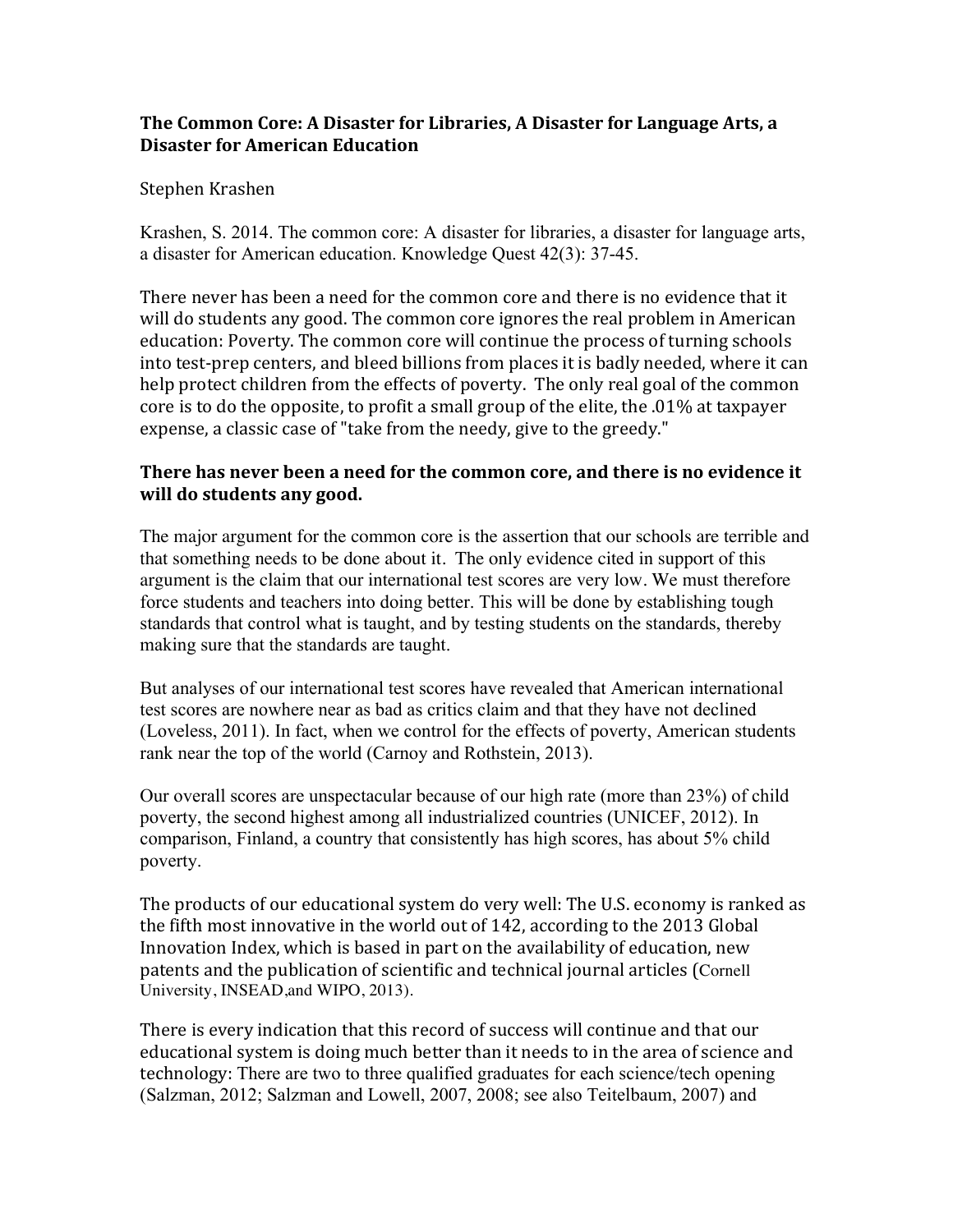according to the *Atlantic* (Weismann, 2013), the US is producing more Ph.D.s in science than the market can absorb.

Finally, there is no evidence that having national standards and increasing testing have improved student learning in the past (Nichols, Glass and Berliner, 2006; Tienken, 2011).

# **The real problem: Poverty**

As noted above, when we control for poverty, American students rank near the top of the world on international tests. This finding confirms that poverty is the major factor in determining school achievement, a finding that is consistent with the results of many studies showing the powerful negative impact of poverty on many aspects of learning, including, of course, reading comprehension and other aspects of literacy development (e.g. Biddle, 2001; Duncan and Brooks-Gunn, 2001).

Studies have documented how poverty impacts school performance: "Food insecurity," lack of health care, and lack of access to books, among other aspects of poverty, all have devastating effects on student's ability to learn.

# *Food insecurity*

Children of poverty are likely to suffer from "food insecurity." Studies (Coles 2008/2009) show that food insecure children more likely to have slow language development, problems in social behavior and emotional control. They are more likely to miss school days, repeat a grade, and have academic problems.

The effects of food insecurity are reversible: When previously food secure children experience food insecurity, their reading development slows down relative to food secure children. But "a change from food insecurity to food security can bring concomitant improvements: the study also found that poor reading performance for food insecure children in the beginning grades was reversed if the household became food secure by 3rd grade" (Coles, 2008/2009).

# *Lack of health care*

High-poverty families are more likely to lack medical insurance or have high copayments, which results in less medical care, and more childhood illness and absenteeism, which of course negatively impacts school achievement. Berliner (2009) cites studies showing that "children in poor families in most states are six times more likely to be in less than optimal health, experiencing a wide variety of illnesses and injuries, as compared with children in higher income families" (p. 16). School is not helping: Poor schools are more likely to have no school nurse or have a high ratio of nurses to students (Berliner, 2009).

## *Lack of access to books*

There is very clear evidence that children from high-poverty families have very little access to books at home, at school, and in their communities (Newman and Celano, 2001;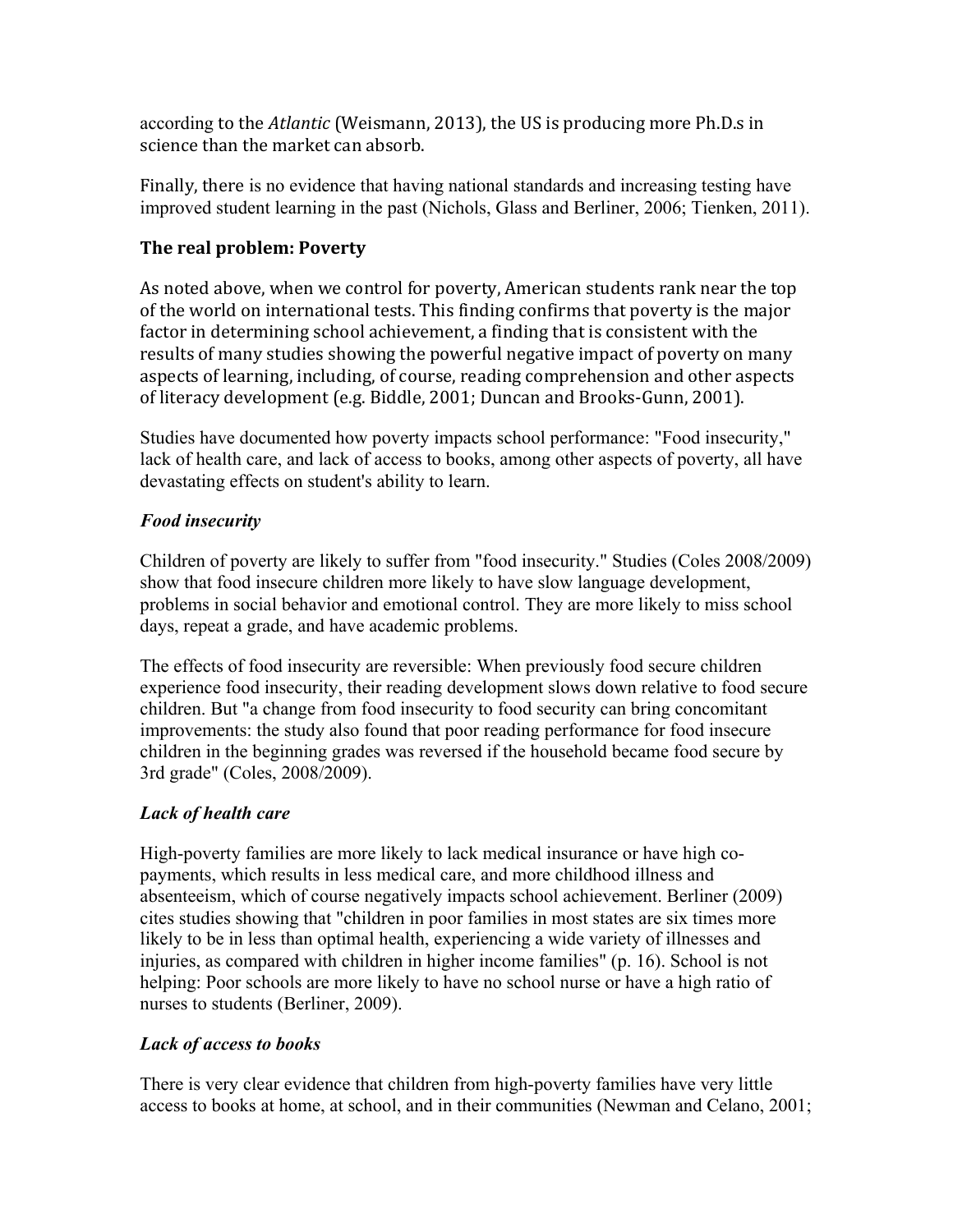Duke, 2001; additional studies reviewed in Krashen, 2004). Studies also show when children have access to interesting and comprehensible reading material, they read (Krashen, 2001; 2004). And finally, when children read, they improve in all aspects of literacy, including vocabulary, grammar, spelling, reading and writing ability (McQuillan, 1998; Krashen, 2004). In fact, the evidence is strong that reading for pleasure, self-selected reading, is the major cause of advanced literacy development. Making sure that all children have access to books makes literacy development possible. Without it, literacy development is impossible.

### *Libraries*

Libraries are often the only source of books and other reading material for children of poverty and they are a potent source: A number of studies confirm that providing access to books via libraries has a positive impact on reading development: The better the library (more books, presence of a credentialed librarian, better staffing), the higher the reading scores (e.g.Lance, 2004, no date; Krashen, 2011). Multivariate studies show that the positive impact of libraries can be as strong as the negative impact of poverty on reading achievement (Achterman, 2008; Krashen, Lee and McQuillan, 2012): In other words, a good library can offset the effect of poverty on literacy development.

### **Protect children from the effect of poverty**

The implications are straight-forward: Until poverty is eliminated, until we have full employment at a living wage, we need to protect children from the effects of poverty. This means adequate food programs, improved health care, including providing more school nurses in high poverty schools, and, of course, more investment in libraries and librarians.

As readers of this journal know, library funding is not being increased: It is being cut (Kelley, 2010).

### **Funding**

There is an obvious source of funding to support food programs, increased health care and libraries and librarians: Reduce testing. An unprecented amount of testing has been planed to enforce the standards, far more than the amount done under No Child Left Behind and far more testing than has ever been seen on this planet (Krashen, 2012). The new tests will include the usual end of year tests, but in more subjects, and in more grade levels, as well as interim tests during the year and possibly pretests in the fall to measure improvement over the academic year.

All tests are to be delivered online. This means that all students must be connected to the internet, with up-to-date equipment. This will involve a staggering expense, and one that promises to increase as systems require updating, replacement, and even complete overhauls as progress is made in technology (Krashen and Ohanian, 2011), despite the fact that there is no evidence that standards will help, that new tests will help, or that online technology will help.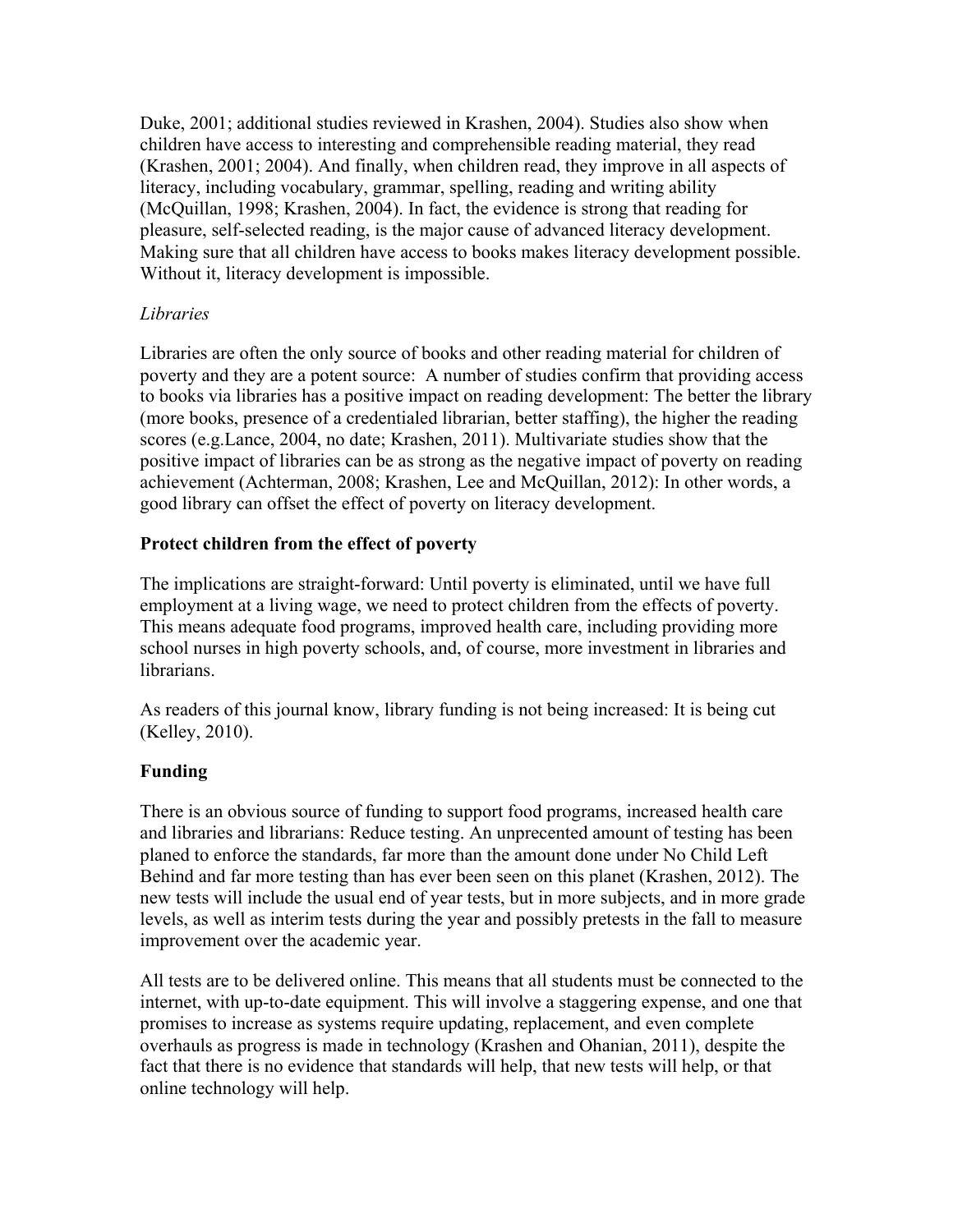What is clear is that the testing and computer industry will profit, and taxpayers will pay the cost of setting up the infrastructure and the numerous adjustments and changes, as software and hardware regularly become obsolete.

(I need to point out that I am not presenting an argument against all standardized testing. My position is that we should only have standardized tests that actually do some good, that help with teaching and learning (Krashen, 2008). My position is No Unnecessary Testing (NUT).)

#### **The Nature of the Standards**

Despite the claim that the standards do not tell teachers how to teach, the nature of the language arts standards (especially Reading: Foundational Skills, Writing, and Language) make it hard for teachers to do anything but direct instruction.

First, the standards have accepted in full the conclusions of the National Reading Panel: "Materials that are aligned to the standards should provide explicit and systematic instruction and diagnostic support in concepts of print, phonological awareness, phonics, vocabulary development, and fluency," Coleman and Pimental, K-2 (page 2), as well as text structure (Standards p, 11, 42) and grammar (Appendix A, p. 31, 33). The language arts standards creators appear to be unaware of the extensive and deep criticism of the National Reading Panel's conclusions, and the unimpressive results of Reading First, which was based on the these conclusions (Garan, 2002; Krashen, 2001b; 2005; 2009; Allington, 2002; Coles, 2003).

Second, the common core standards are so demanding that there will be little time for anything not directly linked to the standards in English language arts classes. Nor should there be, according to the Publisher's Criteria: "By underscoring what matters most in the standards, the criteria illustrate what shifts must take place in the next generation of curricula, including paring away elements that distract or are at odds with the Common Core State Standards." (Coleman and Pimental, Publishers, Criteria, 3-12, page 1). As Ashley Hastings has pointed out, the common core is clearly more than a "core": it is the entire apple.

Third, constant high-stakes testing insures direct teaching. As noted above, the standards will be enforced by a massive amount of testing, including "interim" testing through the academic year, to make sure students stay on their "educational trajectory." (Arne US Secretary of Education Arne Duncan's terminology.) Performance on these tests will have serious consequences for students, for teachers, and, we are told, even for schools of education: "We need comprehensive data systems that do three things, track students throughout their educational trajectory, … track students back to teachers...track teachers back to their schools of education." (Duncan, 2009). The pressure to stick with what is in the standards will be extreme, and the force of constant testing will ensure that direct teaching methods will be used; educators will be concerned that there is no time for the target structures to emerge naturally; it may not happen in time for the next test.

In short, it is likely that language arts will consist entirely of direct instruction, with no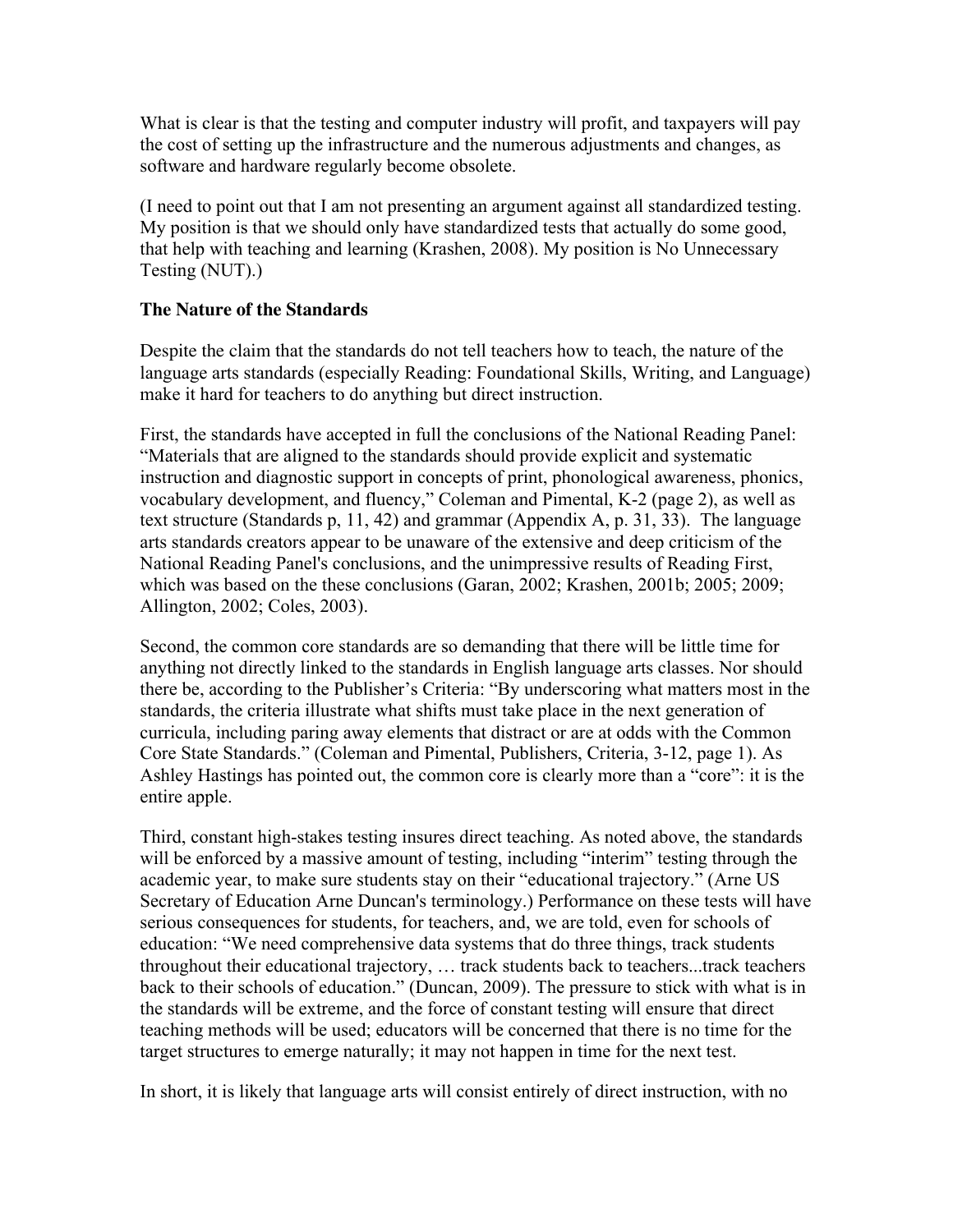time for self-selected reading. (1) This is in conflict with the massive research that shows direct teaching of aspects of literacy produces very limited results and that most of our literacy and academic language competence is the result of reading, especially selfselected reading.

#### *The common core and self-selected free reading*

The common core disparages self-selected free reading. This quote from the common core presents its position on free reading:

"Students need opportunities to stretch their reading abilities but also to experience the satisfaction and pleasure of easy, fluent reading within them, both of which the Standards allow for."

The quote appears in "Common Core Learning Standards, Appendix A" on page 11, a section with the title "Research supporting key elements of the standards."

The quote sends the message that hard reading requiring grim determination is the real stuff, the true way to "stretch reading abilities." Easier, more comprehensible reading that we actually enjoy is fine for a break, but only to experience some "satisfaction and pleasure."

Common Core's Appendix A does not cite any of the plentiful research that strongly indicates that reading that does not require struggle is the source of nearly all of our literacy competence, that it is the bridge between "conversational" language and "academic" language.

Appendix A, along with the rest of the Language Arts standards, has very little respect for the power of reading. It assumes that must be taught directly, even though many studies show that our grammatical competence is largely the result of reading, and barely acknowledges that vocabulary is the result of reading, maintaining that "direct instruction is … essential"(p. 35). (Appendix A states that "at most between 5 and 15 percent of new words encountered upon first reading are retained" (p. 34), which is not what the studies show: Studies actually show that when you see a new word in print, you typically pick up a small part of its meaning, about 5-15%, and as you read more, you encounter the word more and gradually acquire the meaning. Appendix A does not point out that research, including studies cited in Appendix A, show that if people read enough, a 5-15% increase in acquisition of a new word's meaning each time it is encountered is more than enough to account for vocabulary growth.)

The common core standards do not allow "easy reading": Appendix A insists that independent reading must remain within a certain "complexity band," or slightly above (pp. 13-14). Nothing below the readers' current official level is allowed. The Publisher's Criteria agrees: The materials available for independent reading "need to include texts at students' own reading level as well as texts with complexity levels that will challenge and motivate students." (Publisher's Criteria, K-3, p. 4, see also p. 14). The common core is not aware that reading below one's current official level can be beneficial; reading level is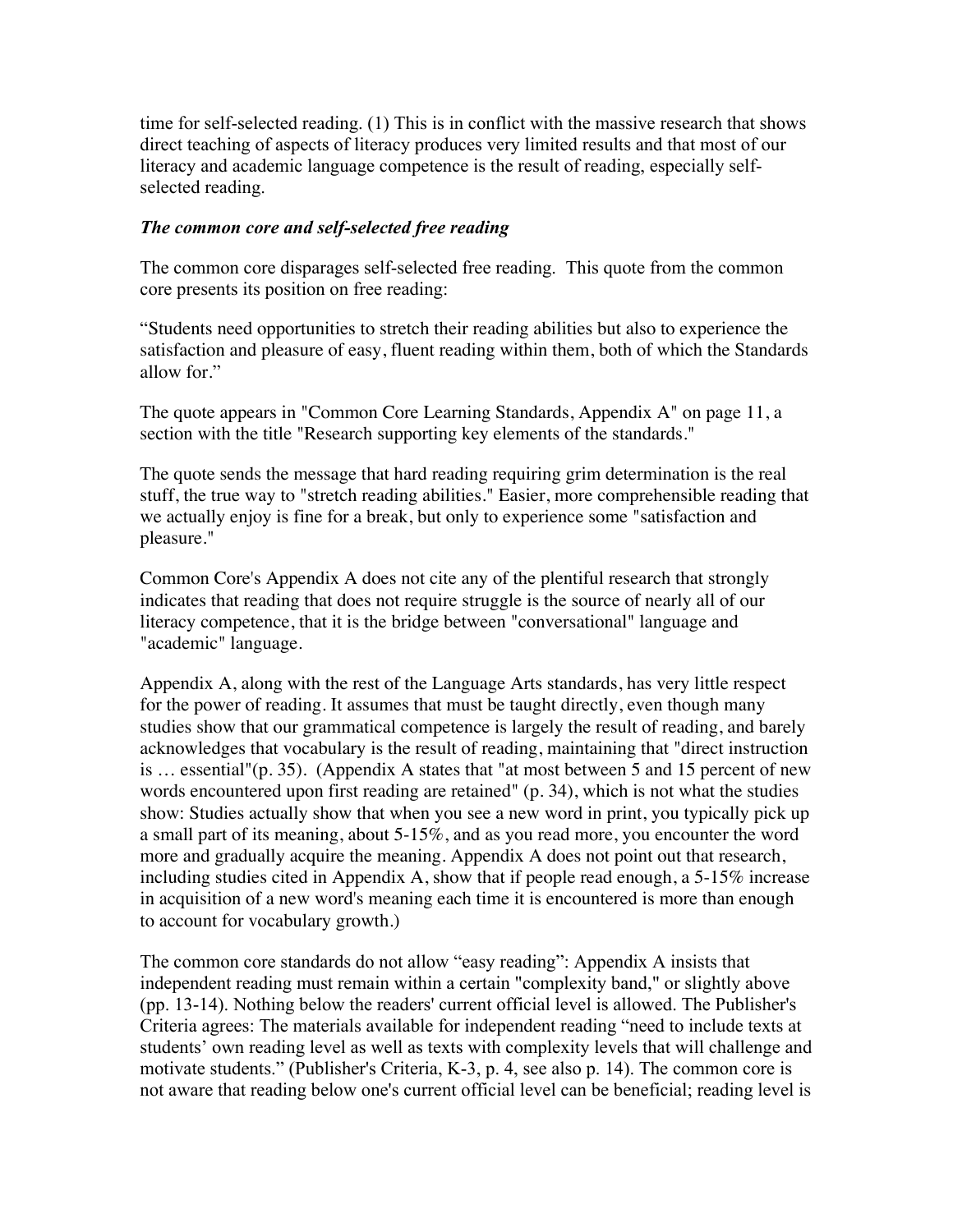an average – "easy" texts often contain plenty of language above one's level; easy reading provides background knowledge; and easy reading can increase enthusiasm for more reading (Krashen, 2005).

#### **Consequences for libraries**

The common core movement will be a disaster for libraries and will have a negative impact on nearly every aspect of our educational system.

Like other major educational organizations, the library organizations have dedicated their efforts to finding a way to live with and adjust to the common core. In fact, a current argument for supporting libraries is that libraries and librarians can help students meet some of the requirements of the common core.

Given the serious problems with the common core (it is unsupported by research, it creates a rigid, test-prep version of schooling, and there is the real possibility that it will drain every spare dollar from the educational system), to paraphrase Alfie Kohn, we should not be "scrambling to comply with its provisions." Rather we should be trying to figure out the best ways to resist. (From Alfie Kohn "Test Today, Privatize Tomorrow," April 2004)

We should, at a minimum, demand that experiments and descriptive studies of groups of students be carried out so that the standards and measures can be evaluated. Instead, the common core is using nearly the entire student population of the USA as experimental subjects. When the new standards and technology fail to produce dramatic results, "experts" will blame teachers and call for tougher standards, and even more testing, requiring newer (and even more expensive) technology. And the profits for the .01% will be even greater.

Like other groups, librarians have argued that the common core is inevitable; the train has already left the station. Yes it has, but it has not yet arrived. The public has little idea of what the common core is, and no idea of what its drawbacks are. If the public were aware that the common core is, as Susan Ohanian has described it, "a radical untried curriculum overhaul and … nonstop national testing," it would be halted immediately.

### **Works Cited**

Achterman, Douglas. *Haves, Halves, and Have-Nots: School Libraries and Student Achievement in California.* PhD dissertation, University of North Texas. 2008. http:// digital.library.unt.edu/permalink/meta-dc-9800:1

Allington, Richard. (Ed.) 2002. *Big Brother in the National Reading Curriculum: How Ideology Trumped Evidence.* Portsmouth, NH: Heinemann

Berliner, David. 2009. *Poverty and Potential: Out-of-School Factors and School Success.*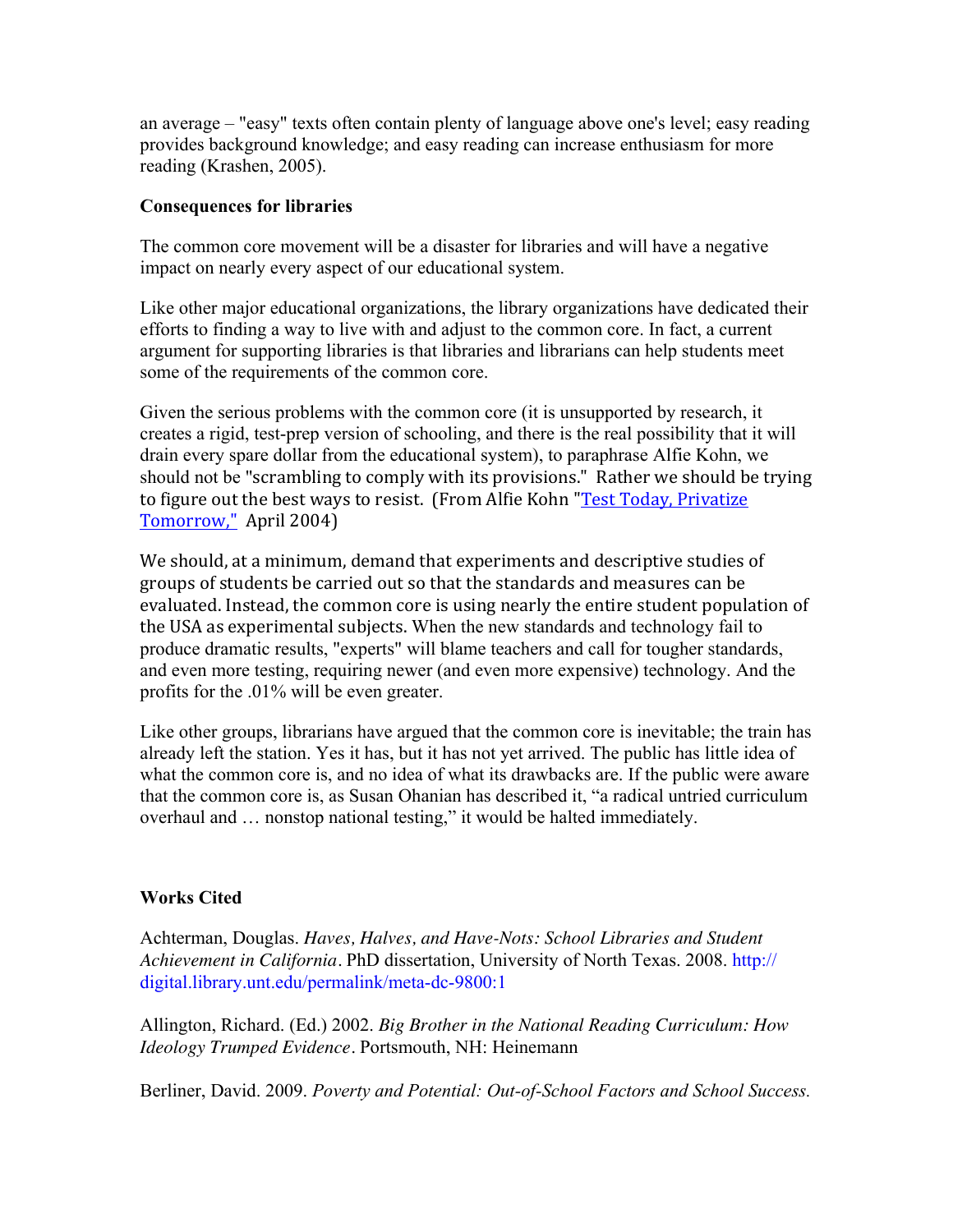Boulder and Tempe: Education and the Public Interest Center & Education Policy Research Unit. http://epicpolicy.org/publication/poverty-and-potential Biddle, Bruce. 2001. "Poverty, ethnicity, and achievement in American schools." In Bruce Biddle (Ed.) *Social Class, Poverty, and Education.* New York: Routledge. pp.1-29.

Carnoy, Martin and Rothstein, Richard. 2013, *What Do International Tests Really Show Us about U.S. Student Performance.* Washington DC: Economic Policy Institute. 2012. http://www.epi.org/).

Coles, Gerald. 2003. *Reading the Naked Truth: Literacy, Legislation, and Lies.* Portsmouth, NH: Heinemann.

Coles, Gerald. 2008/2009. "Hunger, academic success, and the hard bigotry of indifference. *Rethinking Schools* 23 (2). http://www.rethinkingschools.org/archive/23\_02/hung232.shtml

Cornell University, INSEAD,and WIPO. 2013. *The Global Innovation Index 2013: The Local Dynamics of Innovation,* Geneva, Ithaca,and Fontainebleau.

Duke, Nell. 2000. "For the rich it's richer: Print experiences and environments offered to children in very low and very high-socioeconomic status first-grade classrooms." *American Educational Research Journal* 37, no 2: 441-478.

Duncan, Greg and Brooks-Gunn, Jeanne. 2001. "Poverty, welfare reform, and children's achievement." In Bruce Biddle (Ed.) *Social Class, Poverty, and Education*. New York: Routledge. pp. 49-75.

Garan, Elaine. 2002. *Resisting Reading Mandates.* Portsmouth, NH: Heinemann.

Kelley, Michael. 2011. "LJ's Budget Survey: Bottoming Out?" *Library. Journal.* 136 no.1:28-31.

Krashen, Stephen. 2001. "Do Teenagers Like to Read?" Yes! *Reading Today* 18 no.5: 16

Krashen, Stephen. 2005. "Is In-School Free Reading Good for Children? Why the National Reading Panel Report is (Still) Wrong." *Phi Delta Kappan* 86 no.6: 444-447. (available at http://www.sdkrashen.com/index.php?cat=2)

Krashen, S. 2008. A fundamental principle: No Unnecessary Testing (NUT). *The Colorado Communicator* 32 no. 1: 7

Krashen, Stephen. 2011. "Protecting students against the effects of poverty: Libraries." *New England Reading Association Journal* 46 no.2: 17-21.

Krashen, Stephen. 2012. "How Much Testing?" http://dianeravitch.net/2012/07/25/stephen----- krashen-----how-----much-----testing/ and http://www.washingtonpost.com/blogs/answer-sheet)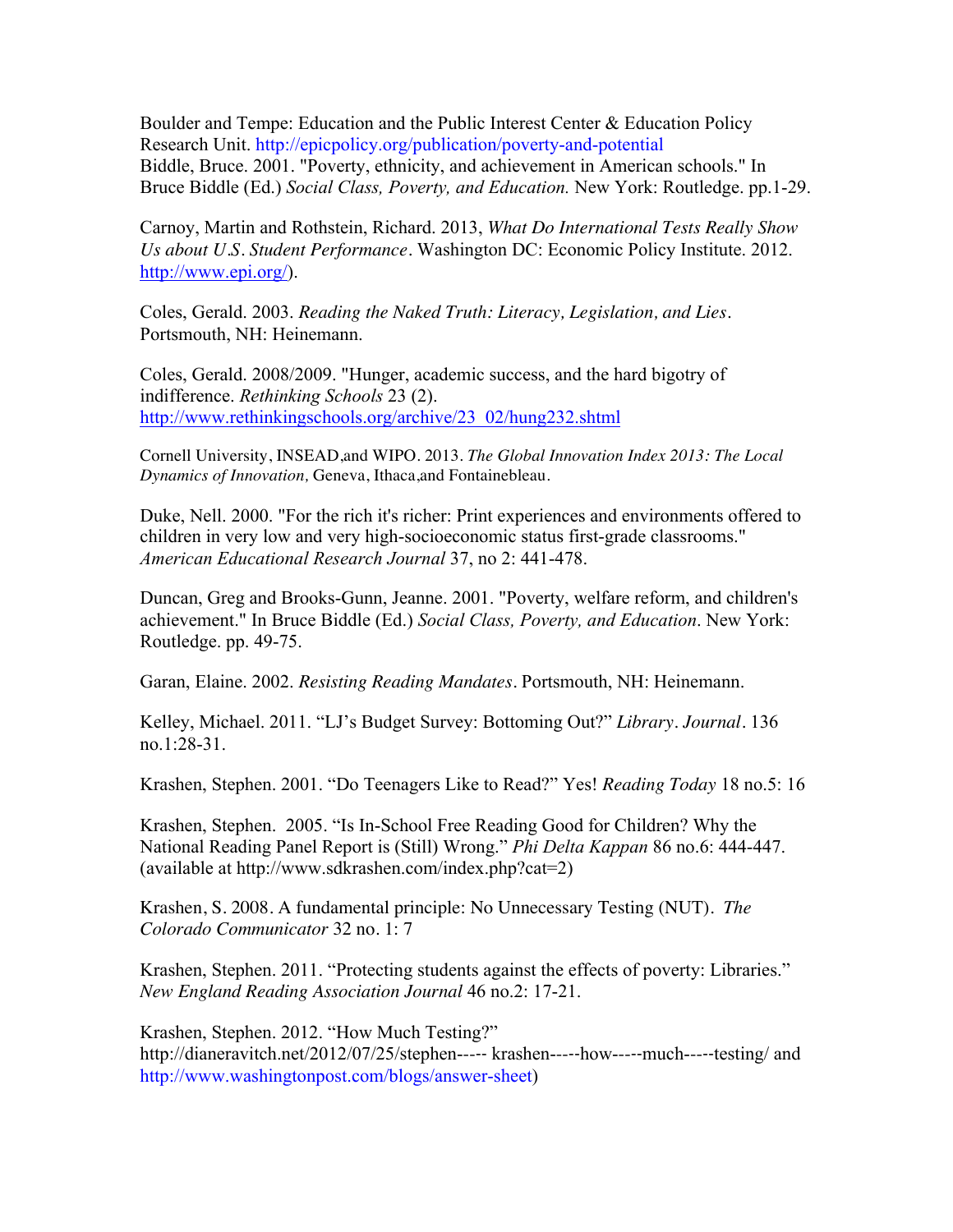Krashen, Stephen, Lee, Syying and McQuillan, Jeff. 2012. "Is the Library Important? Multivariate Studies at the National and International Level." *Journal of Language and Literacy Education* 8 no. 1: 26-36.

Krashen, Stephen and Ohanian, Susan. 2011. "High Tech Testing on the Way: a 21st Century Boondoggle?" http://blogs.edweek.org/teachers/living-indialogue/2011/04/high tech testing on the way a.html

Lance, Keith 2004. "The impact of school library media centers on academic achievement." In Carol Kuhlthau (Ed.), *School Library Media Annual.* Westport, CT: Libraries Unlimited. p: 188-197.

Lance, Keith. *The Impact of School Libraries on Student Achievement.* http://www.lrs.org/impact.php

Loveless, Tom. *How Well are American Students Learning? The 2010 Brown Center Report on American Education.* The Brown Foundation: Houston. 2011.

McQuillan, J. 1998. *The Literacy Crisis: False Claims and Real Solutions*. Portsmouth, NH: Heinemann Publishing Company.

Nichols, Sharon, Glass, Gene, and Berliner, David. 2006. "High-stakes testing and student achievement: Does accountability increase student learning?" *Education* Policy Archives 14(1). http://epaa.asu.edu/epaa/v14n1/...

Neuman, Susan and Celano, Donna. 2001. "Access to print in low-income and middleincome communities: An ecological study of four neighborhoods." Reading Research Quarterly, 36 no.1, 8-26.

Tienken, Chistopher. 2011. "Common core standards: An example of data-less decision-making. Journal of Scholarship and Practice." *American Association of School Administrators [AASA],* 7 no. 4: 3-18. http://www.aasa.org/jsp.aspx.

Salzman, Hal, and Lowell, B. Lindsay. 2007. *Into the Eye of the Storm: Assessing the Evidence on Science and Engineering Education, Quality, and Workforce Demand.* Available at SSRN: http://ssrn.com/abstract=1034801

Salzman, Hal, and Lowell, B. Lindsay. 2008. "Making the grade.: Nature 453 no. 1: 28- 30.

Salzman, Hal. 2012. "No shortage of 1ualified American STEM grads" (5/25/12) http://www.usnews.com/debate-club/should-foreign-stem-graduates-get-green-cards/noshortage-of-qualified-american-stem-grads.

Teitelbaum, Michael. 2007. *Testimony before the Subcommittee on Technology and Innovation.* Committee on Science and Technology, U.S. House of Representatives, Washington, DC, November 6, 2007